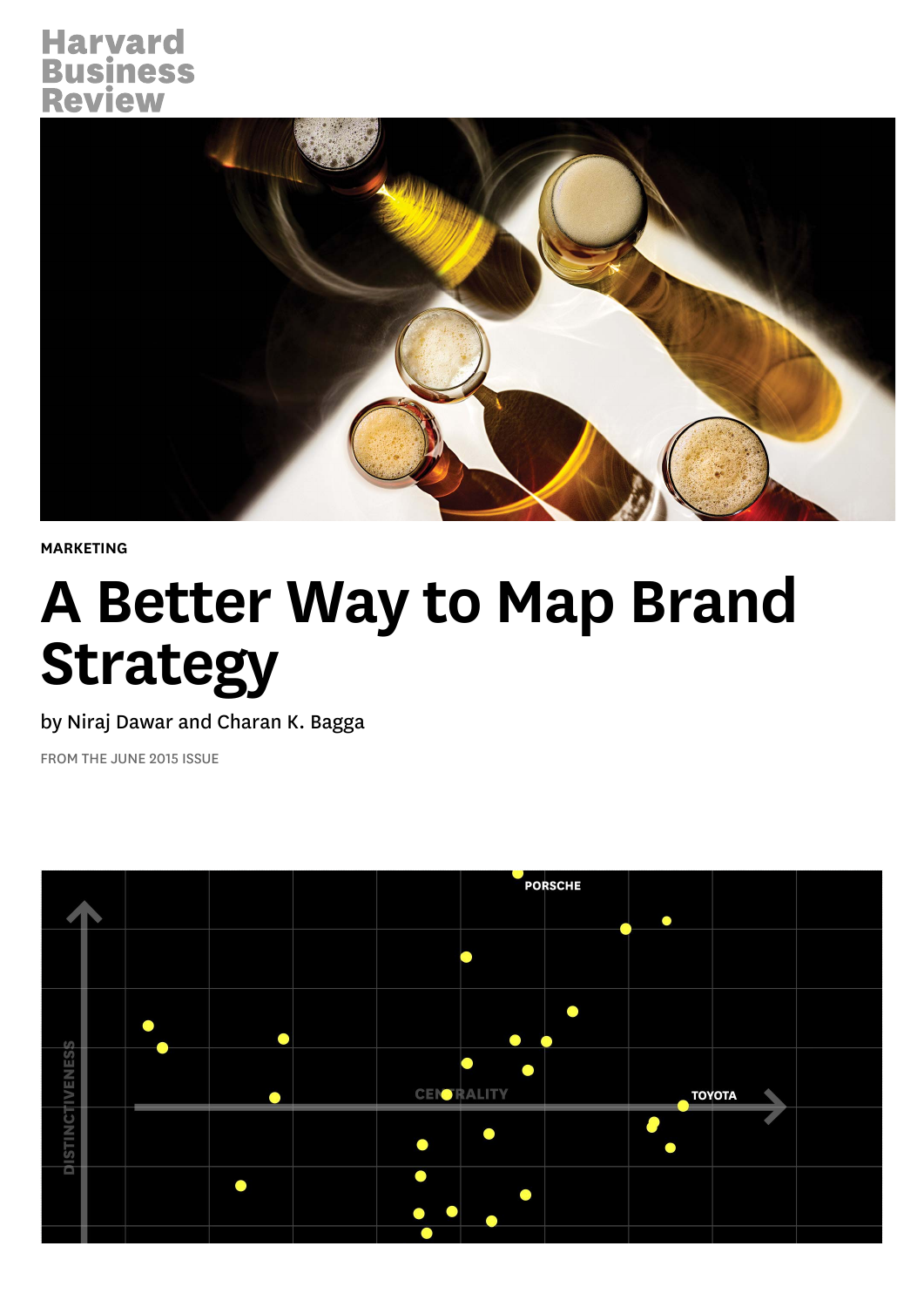arketers have always had to juggle two seemingly contradictory goals:<br>making their brands distinctive and making them central in their cates<br>Central brands, such as Coca-Cola in soft drinks and McDonald's in fas<br>are those making their brands distinctive and making them central in their category. Central brands, such as Coca-Cola in soft drinks and McDonald's in fast food, are those that are most representative of their type. They're the first ones to come to mind, and they serve as reference points for comparison. These brands shape category dynamics, including consumer preferences, pricing, and the pace and direction of innovation. Distinctive brands, such as Tesla in cars and Dos Equis in beer, stand out from the crowd and avoid direct competition with widely popular central brands.

E

Striking the right balance between centrality and distinctiveness is critical, because a company's choices influence not just how the brand will be perceived, but how much of it will be sold and at what price—and, ultimately, how profitable it will be. And yet, marketers have lacked the tools needed to get this balance right. Traditionally, companies have analyzed brand positioning and business performance separately: To locate gaps in the market and gauge how people feel about their brands, marketers have used perceptual positioning maps, which typically represent consumers' perceptions of brands or products on opposing dimensions, such as budget versus premium or spicy versus mild. To assess performance, they have used a different set of strategic tools that map or measure brands on yardsticks such as market share, growth rate, and profitability.

In this article, we present a new approach called the centrality-distinctiveness (C-D) map, which to our knowledge is the first tool that allows companies to directly connect a brand's position on a perceptual map with business outcomes such as sales and price. Using the tool, managers can determine a desired market position, make resource allocation and brand strategy decisions, track performance against competitors over time,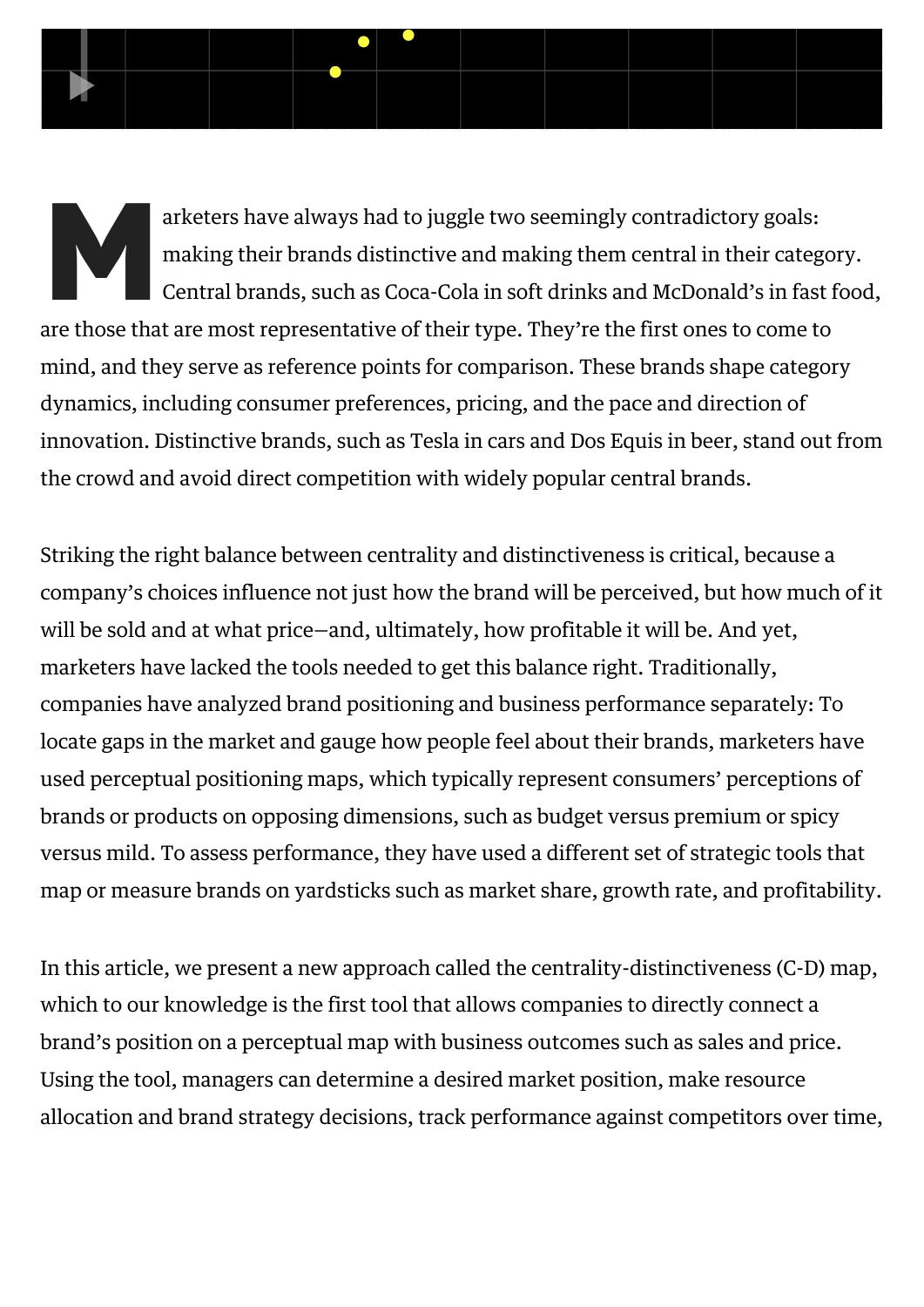and evaluate strategy on the basis of results. In the process, they will find that centrality and distinctiveness need not be contradictory goals; companies may choose to pursue both—and benefit substantially.

# Positioning and Performance

Creating a C-D map of a brand category is a straightforward but labor-intensive process. A company begins by identifying the geographic market of interest (an entire country, a region, a single city) and the customer segments to be surveyed. As we will discuss, a brand's position on the map can vary dramatically depending on those variables. The company then conducts a survey to collect data on consumers' perceptions of the brand's centrality and distinctiveness (scored on a 0–10 scale). This data yields unique coordinates for each brand's position on a 2×2 matrix. The map also captures market performance: The "bubble" for each brand is sized proportionally to its unit sales volume, price, or other metric. (See the exhibit "The Centrality-Distinctiveness Map.")

#### FURTHER READING

[Break Free from the Product Life Cycle](https://hbr.org/2005/05/break-free-from-the-product-life-cycle) MARKETING MAGAZINE ARTICLE by Youngme Moon

There's nothing inevitable about the product life cycle. Marketers are disrupting it by redefining the boundaries between product types. In the process, they're rejuvenating categories and creating whole new markets.

 $\Box$  [SAVE](https://hbr.org/2015/06/a-better-way-to-map-brand-strategy#)  $\Box$  [SHARE](https://hbr.org/2015/06/a-better-way-to-map-brand-strategy#)

By focusing on centrality and distinctiveness —dimensions that, unlike narrow product characteristics, apply to brands in all categories—companies can make comparisons across categories and geographies. Where a brand falls on the map has implications for sales, pricing, risk, and profitability. Marketers can also make important strategic assessments such as "This market is more crowded with

distinctive brands than that one."

# Two Case Studies

Consider C-D maps for two brand categories, cars and beer in the U.S. market. (See the exhibit "C-D Maps for Cars and Beer.") Brands in both are broadly distributed, showing that it's possible to effectively compete across a wide range of positions—even,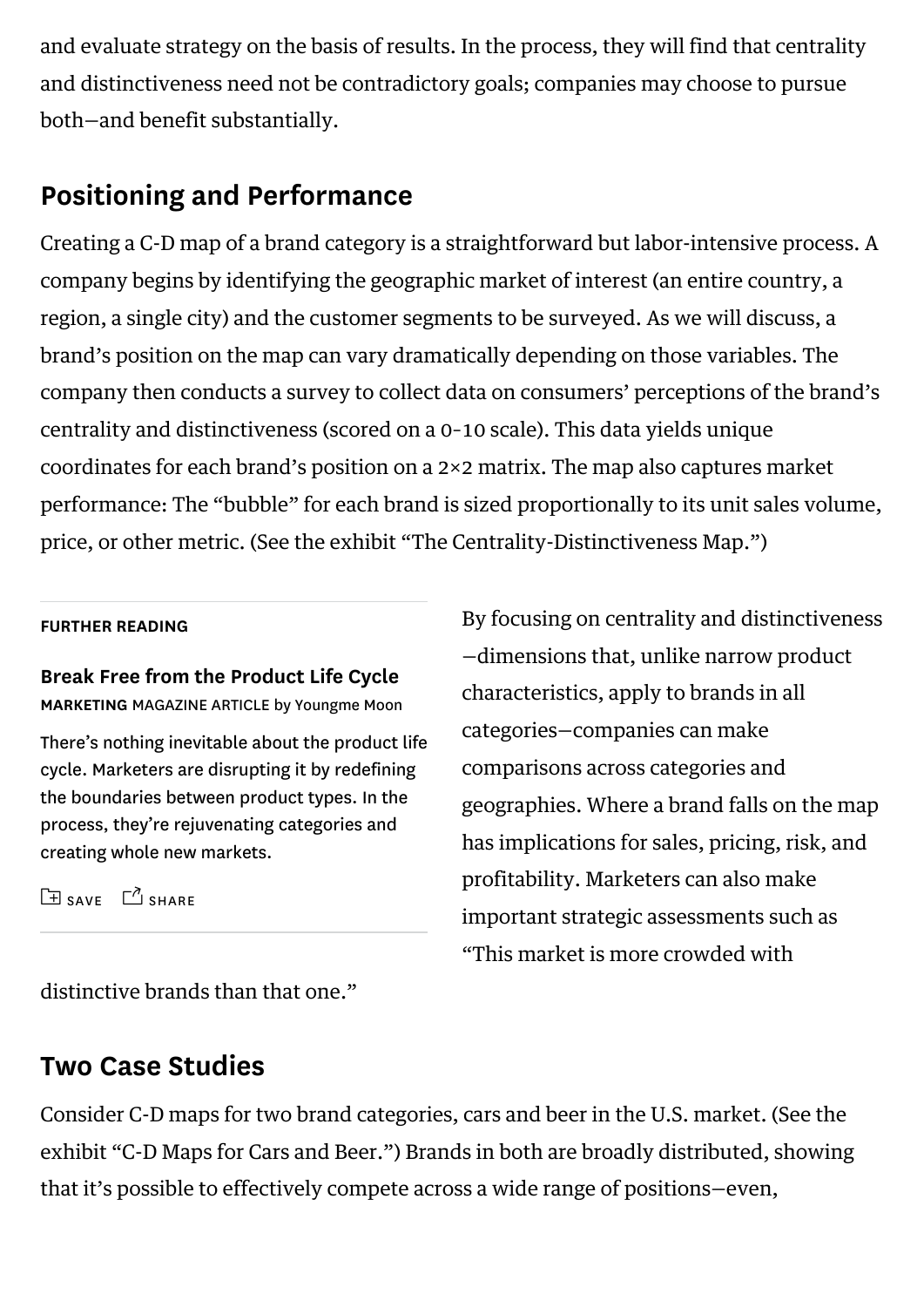surprisingly, with brands that are neither central nor distinctive. Let's look at each quadrant of the maps in detail.

*Aspirational* brands—those that fall into the upper-right quadrant—are highly differentiated but also have wide appeal. For cars, this quadrant accounts for a solid 30% of unit sales and contains powerhouse brands such as Mercedes and BMW. For beer, this quadrant accounts for the lion's share of sales (62%) and includes strong performers such as Heineken and Sam Adams. These high-distinctiveness brands tend to command higher prices than brands that score low on this dimension.

Brands that have wide appeal but low distinctiveness fall into the lower-right quadrant. These *mainstream* brands tend to be the first that come to mind when consumers think of the category. Their lack of distinctiveness reduces their pricing power, but they are very popular and most often chosen by consumers. For cars, mainstream brands like Ford and Chevrolet account for about 44% of sales; for beer, popular brands like Miller and Busch deliver 19% of sales.

# The Centrality-Distinctiveness Map

The C-D map links consumers' perceptions about brands with their business performance. Brands are positioned in quadrants according to how customers score them on two universal dimensions: centrality and distinctiveness. Each quadrant carries strategic implications for sales, pricing, risk, and profitability. The distribution of brands across the map offers insights about competitive opportunities and threats.



#### **C-D MAPS FOR CARS AND BEER**

To create these maps, we surveyed adults across the U.S. about their perceptions of 30 car brands and 23 beer brands, asking them to rank the brands, on a 0-10 scale, on centrality and distinctiveness. Sales volume tends to increase with centrality, and prices tend to fall. The more distinctive a brand is the lower the sales volume and higher the price. Many brands succeed by being both central and distinctive (BMW and Guinness, for example), while others compete by being neither (Kia and Old Milwaukee). Firms can use a C-D map to identify positioning opportunities and unexpected threats.

| <b>CARS</b> SALES VOLUME |         |              | <b>CARS PRICE</b> |                |      |
|--------------------------|---------|--------------|-------------------|----------------|------|
| Unconventional           | Porsche | Aspirational |                   | <b>Dorsche</b> | RMM/ |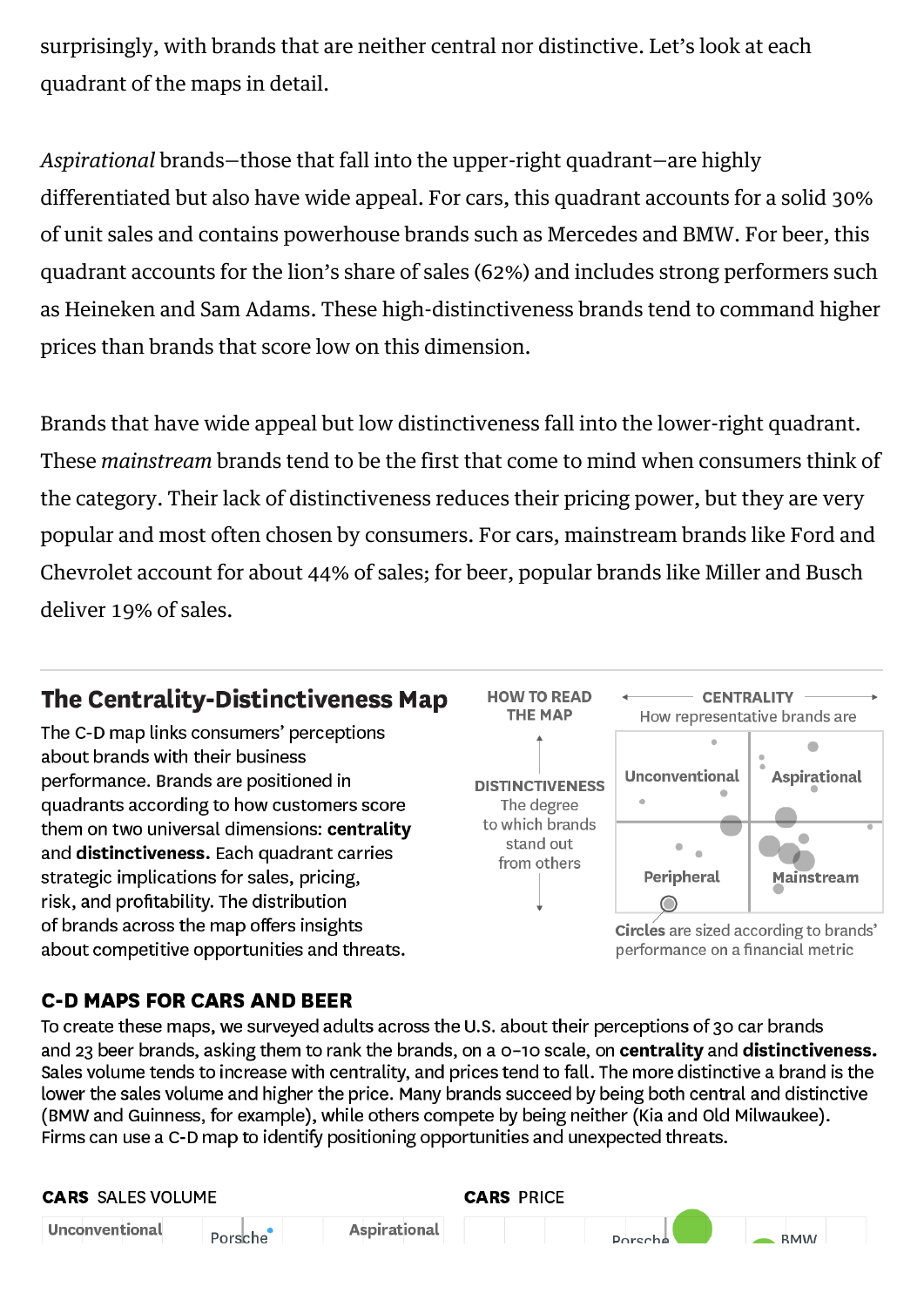



CHBR.ORG

Notes Brands are at the parent level. Cars are passenger only.

#### **BEER SALES VOLUME**



**BEER PRICE** 

*Peripheral* brands have little to distinguish them. They are unlikely to be top of mind or the first choice for most consumers. Examples in the lower-left quadrant include Kia and Mitsubishi for cars and Old Milwaukee for beer. Despite their low prices and lack of distinctiveness, many peripheral brands clearly succeed in this seemingly unattractive position; they account for 24% of car sales and about 15% of beer sales.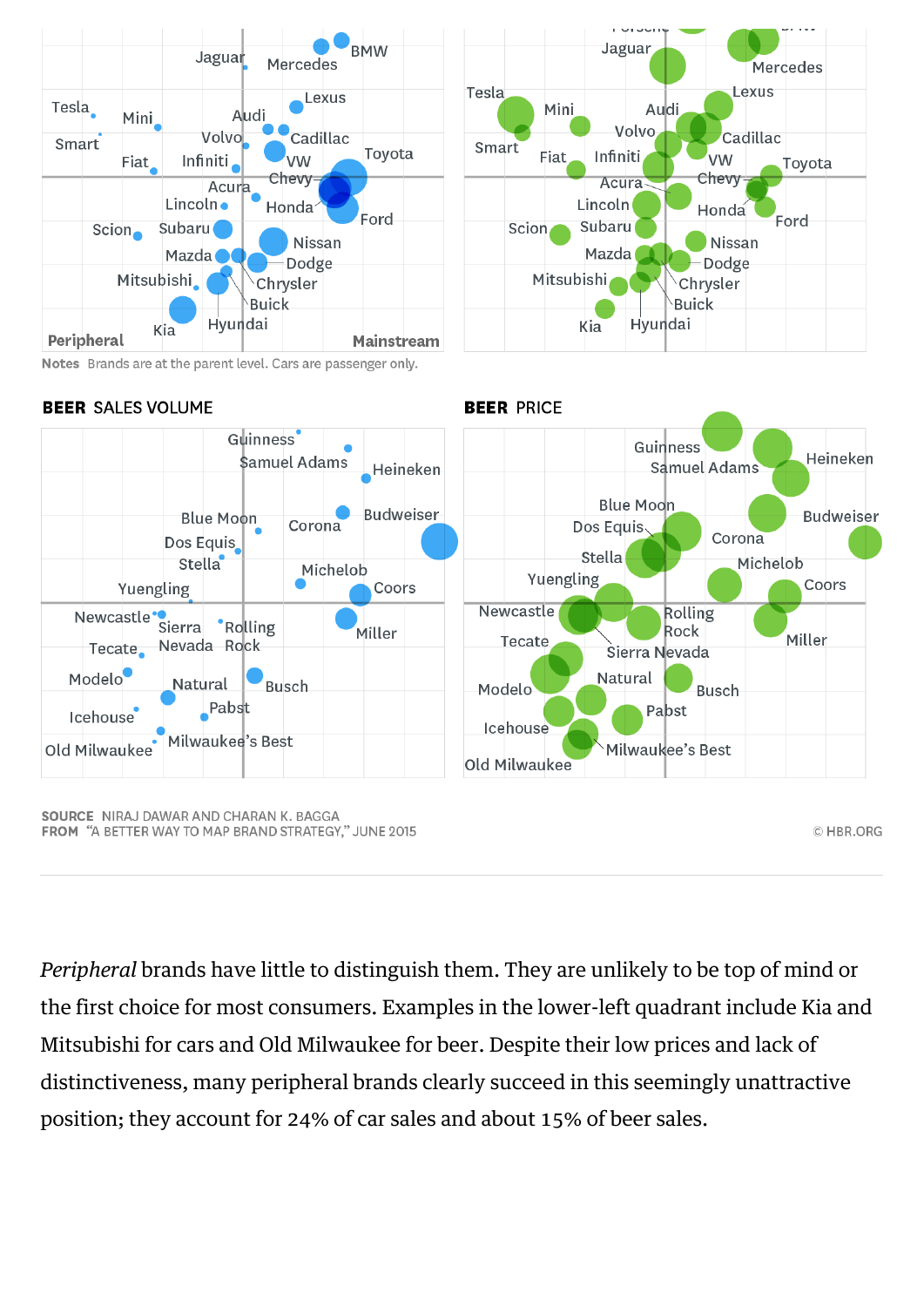In the upper-left quadrant are *unconventional* brands—those with unique characteristics that distinguish them from traditional products in the category. Think of Tesla, Mini, and the Smart car, each of which departs in some way from the standard view of a "car." Among beers, Dos Equis and Stella are both unconventional in the U.S. market. The low share of sales of brands in this quadrant (about 2% to 4%) suggests, as you might expect, that this is a niche strategy.

Now let's consider how centrality and distinctiveness affect business performance on two key metrics—sales volume and price—in the categories we studied.

#### Sales volume.

In both the car and beer markets, the higher a brand scores on centrality, the greater its sales volume. Toyota, the car brand with the highest score on this dimension in our survey, is the only one that sold more than a million passenger cars in the United States in 2014. Budweiser, the most central beer brand, also had the largest sales volume in its category—it captured almost 30% of the U.S. beer market.

#### FURTHER READING

#### [The One Thing You Must Get Right When](https://hbr.org/2010/12/the-one-thing-you-must-get-right-when-building-a-brand) Building a Brand

INNOVATION MAGAZINE ARTICLE by Patrick Barwise and Seán Meehan

Yes, new media give us powerful tools and speed—but that's not enough.

 $\boxed{\pm}$  [SAVE](https://hbr.org/2015/06/a-better-way-to-map-brand-strategy#)  $\boxed{\phantom{a}}$  [SHARE](https://hbr.org/2015/06/a-better-way-to-map-brand-strategy#)

The impact of boosting centrality even slightly is dramatic: Our regression analysis suggests that a one-point increase (on the 0– 10 scale) corresponds to greater sales of about 200,000 cars per year, on average, for a given brand and a sales volume boost for a beer brand by an average of 10.3 million barrels per year. These are theoretical numbers, of course, produced by

mathematical modeling of the data. In practice, sales volumes are affected by many factors, and for many firms, shifting position by one point would require an overwhelming commitment of R&D, marketing, and other resources. However, the message is clear—and the opportunity very appealing. In fact, increasing centrality is a key strategic goal for the highly distinctive, pricey, all-electric Tesla.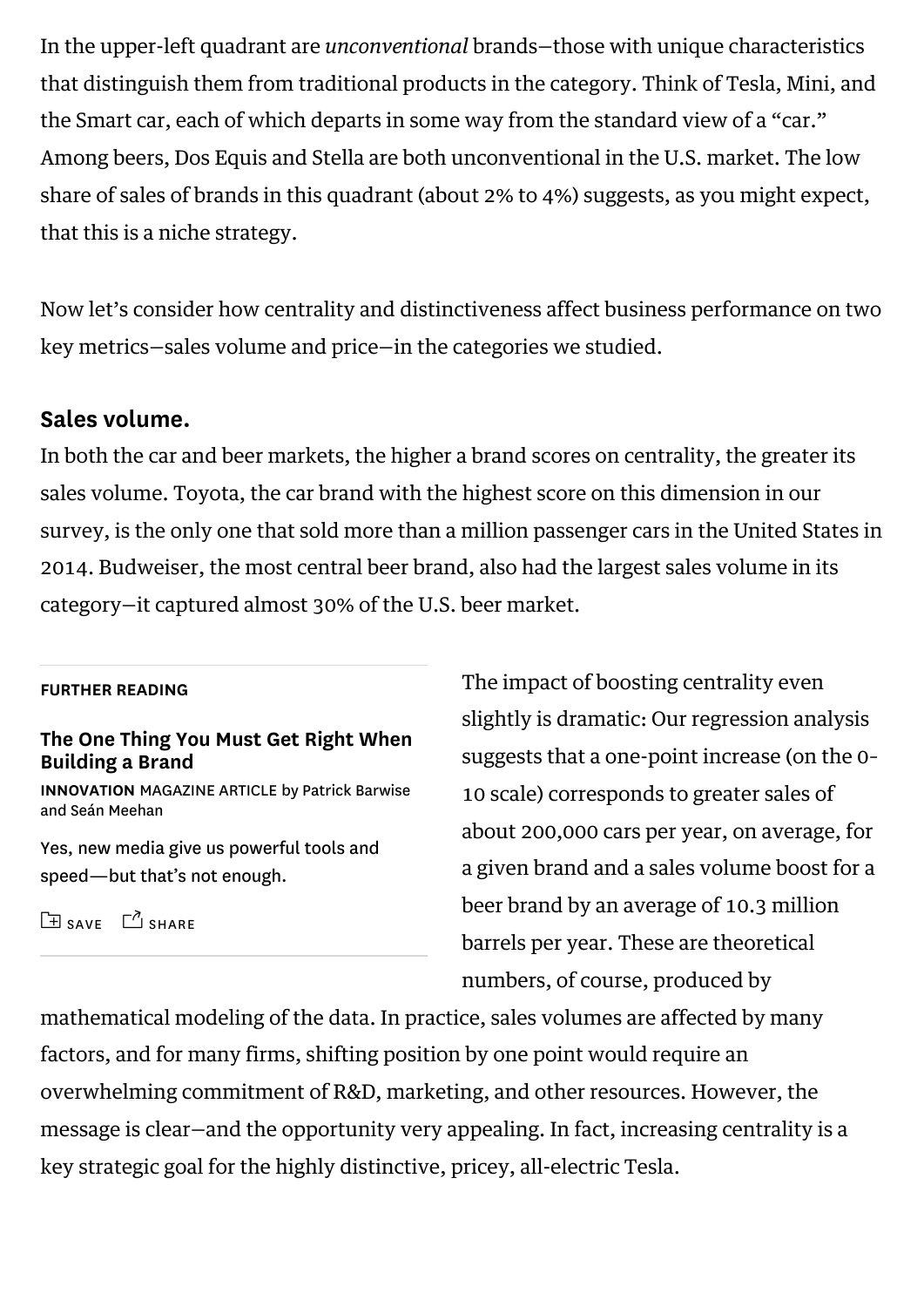In contrast, increased distinctiveness is associated with lower sales volume for both cars and beer, though the effect is less dramatic. Our analysis suggests that increasing a brand's distinctiveness by one point would reduce annual sales by about 144,000 units for a car brand and about 8 million barrels for a beer brand.

#### Price.

If higher distinctiveness results in lower sales, why do so many brands aim for the crowded higher-distinctiveness quadrants? (Together these account for more than 65% of beer sales volume, even though being more central yields higher sales volume.) The answer lies in the higher prices that more distinctive brands can charge.

Porsche, the most distinctive car brand in our survey, had the highest average base retail price. The most distinctive beer brand, Guinness, also had the highest retail price. For cars, a one-point increase in distinctiveness is associated with a retail price increase of \$12,900, on average, per unit. For beer, a one-point increase translates into a retail price increase of about \$2.59 for a 12-pack.

Aspirational brands must defend against challengers from the mainstream and unconventional quadrants.

Centrality, on the other hand, tends to be negatively related to price in both categories, though the reduction was not statistically significant for cars. A one-point increase in centrality in the beer category was associated with a reduction in retail price of about \$1.10 for a 12-pack.

# Strategic Implications

A brand's position on the map can vary dramatically depending on the customer segment, region, or other factors. In our national survey of cars, for example, the Subaru brand was considered neither central nor distinctive; however, a survey of consumers in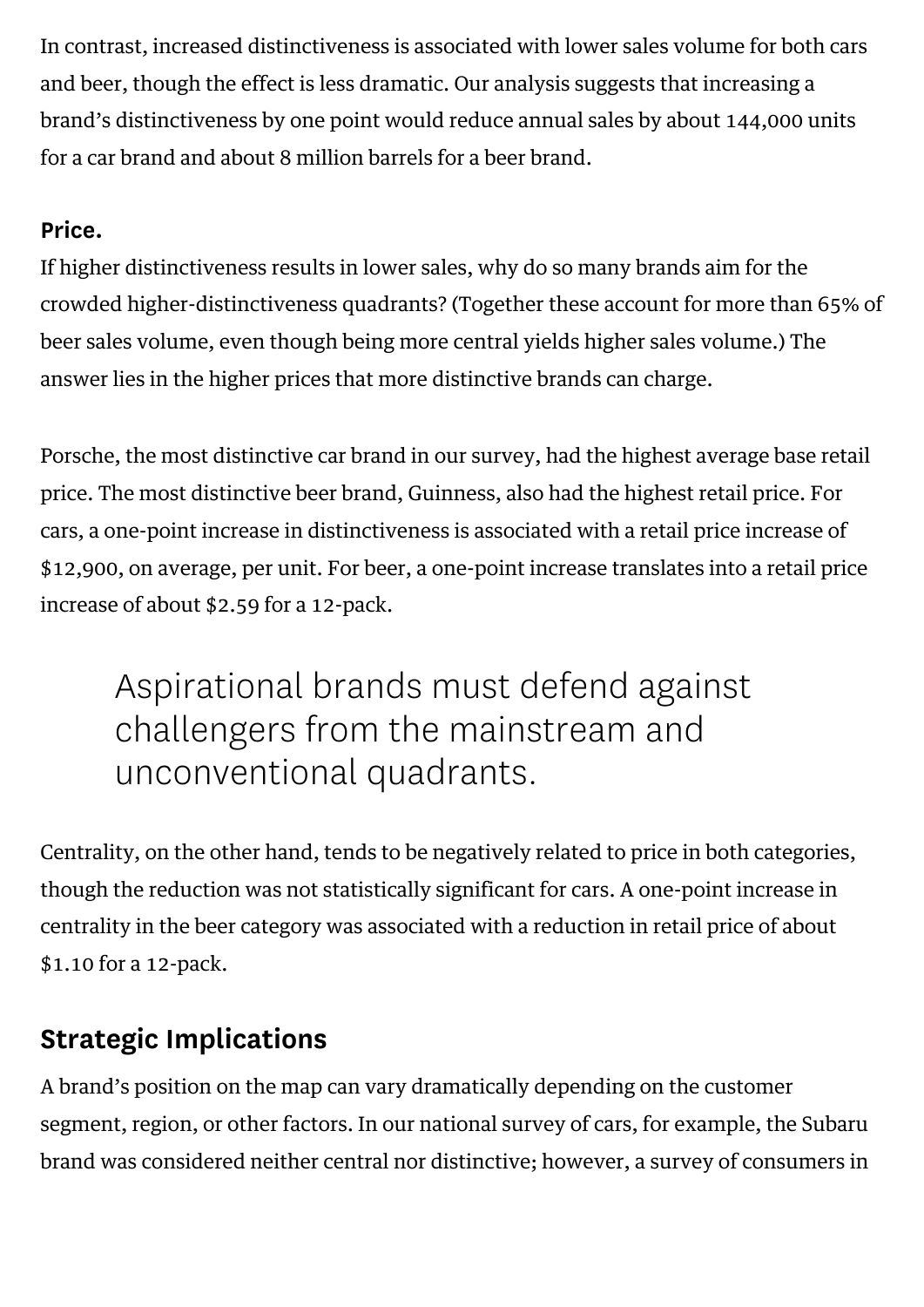the Northeast would most likely position Subaru in the aspirational quadrant. Likewise, older consumers would probably perceive the Cadillac brand as aspirational, while younger consumers would most likely give it a peripheral position.

Regardless of where a brand falls on the map, its position should reflect a company's strategy and be consistent with its business model. Let's look now at the strategic implications for each quadrant.

# Aspirational.

Because aspirational brands are both central and distinctive, companies can take advantage of high sales volumes and premium pricing. These trusted brands are well positioned to launch innovations that redefine the category. With the Prius, Toyota introduced hybrid cars into the market and became the dominant player, paving the way for many other brands. Experiments with fuel cell technology by Daimler (Mercedes-Benz's parent company) and Toyota are intended to start the next revolution in the car category.

The key for aspirational brands is to make their distinctive features sufficiently mainstream to be widely appealing without becoming run-of-the-mill. They must defend their position against challengers coming at them from the mainstream and unconventional quadrants.

#### Mainstream.

Mainstream brands build their central position through careful engineering and product development to align with (or even shape) popular tastes and through heavy advertising to make the brand synonymous with the category. Their strategic position calls for riskaverse stewardship of the brand; they avoid rocking the boat. But because of their heft, they can shape markets and consumer preferences more adeptly than brands in the other quadrants can. Coca-Cola, for example, recognized consumers' shift to less sugary and less carbonated drinks and successfully led the market migration first with its diet brands and then with its Dasani water brand.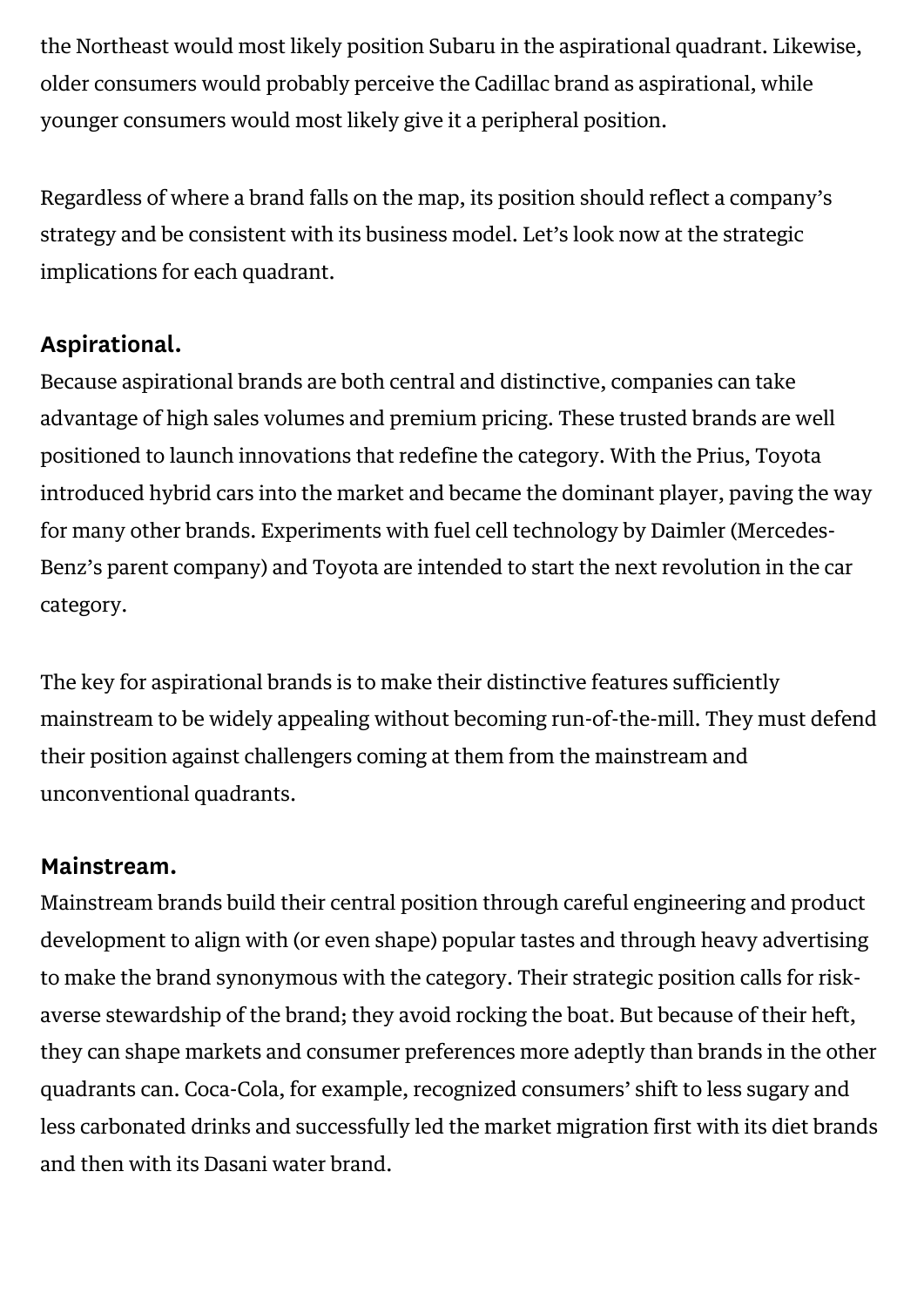

The primary competitive challenge to mainstream brands comes from peripheral and unconventional products that could become central as consumer tastes shift. Take vacuum cleaners. iRobot's Roomba sells more than a million units annually, and robotic vacuums claim 15% of the market. These unconventional products are now posing a legitimate threat to mainstream

incumbents.

#### Peripheral.

These brands tend to follow a "me too" strategy. They offer benefits similar to those of more central brands; consumers typically buy them as substitutes, generally because they are attracted by lower prices or have minimal engagement with the category. Peripheral brands, on average, pull in neither the volume of more central brands nor the price premium of more distinctive brands. Still, this can be a viable position for brands with business models that call for low marketing and innovation costs—such as generic or private-label players in the pharmaceutical and grocery industries.

Peripheral brands may attempt to shift their positioning by adding distinctive features or launching advertising campaigns, but this is an uphill and expensive battle. Over the past decade, for instance, Hyundai has introduced longer warranties and luxury models such as the Genesis and Equus. These moves have boosted sales volume but have not budged Hyundai's position as a peripheral follower, not that far from its sister brand, Kia, and second-tier Japanese brands such as Mazda. Finally, peripheral brands are more likely than brands in the other quadrants to exit the market (Pontiac and Saturn are examples), but their low-cost business models can be designed to fortify their relatively uncompetitive positions. RC Cola, for example, has survived in its category for almost a century.

Unconventional brands.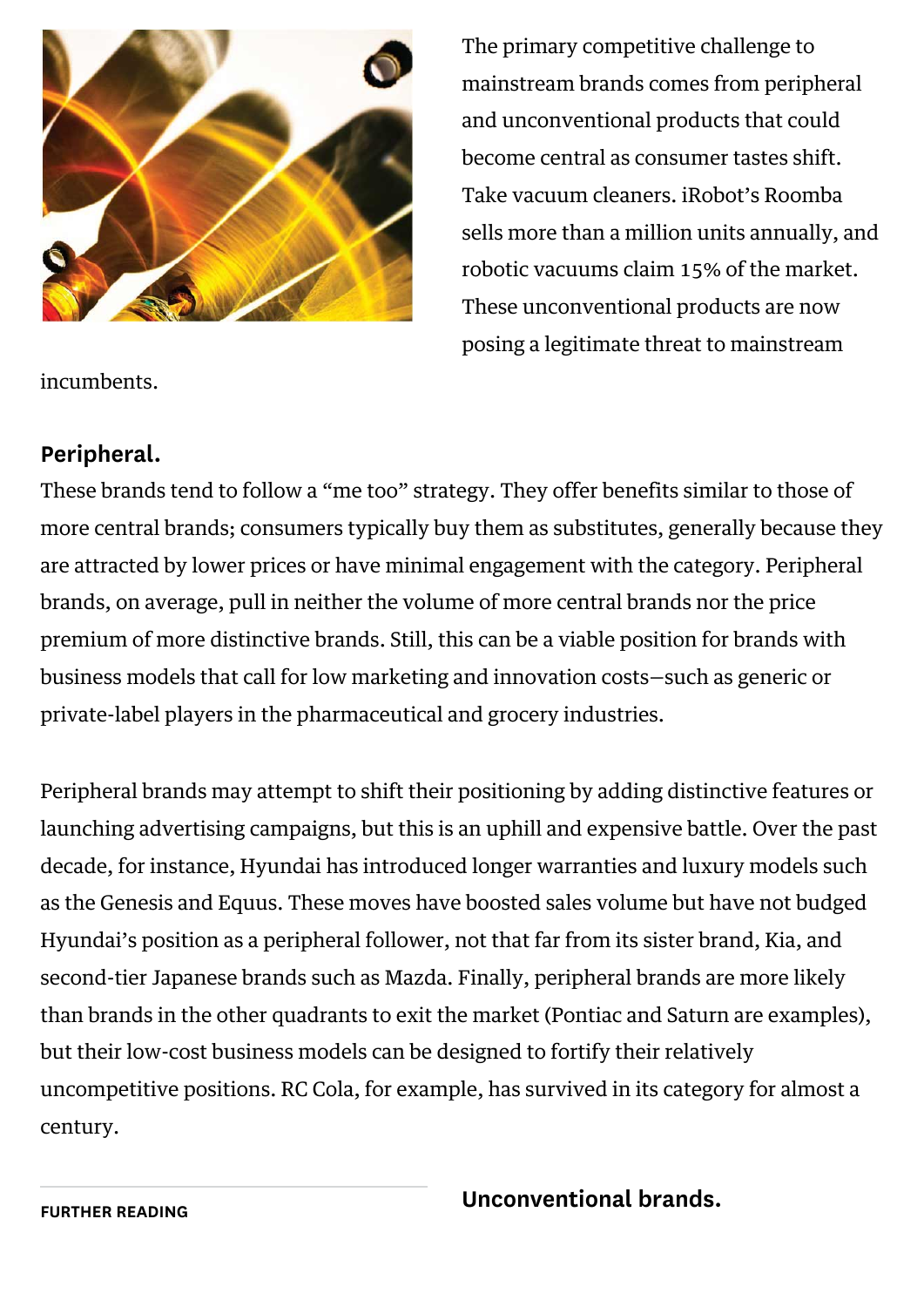#### [Unlock the Mysteries of Your Customer](https://hbr.org/2014/07/unlock-the-mysteries-of-your-customer-relationships) Relationships

MARKETING MAGAZINE ARTICLE by Jill Avery, Susan Fournier, and John Wittenbraker

Are you connecting with consumers the way they want you to?

 $\boxed{\pm}$  [SAVE](https://hbr.org/2015/06/a-better-way-to-map-brand-strategy#)  $\boxed{\phantom{a}}$  [SHARE](https://hbr.org/2015/06/a-better-way-to-map-brand-strategy#)

Brands in this quadrant are niche players. Their business models must be designed for profitability at low volumes, as those of Mini and Dos Equis are, or their position in the quadrant must be a stepping-stone for greater centrality. Efforts to become more central can include making the brand's unique features more mainstream (as Tesla

is doing, for example, by promoting policies that favor electric cars) or adding mainstream features (Stella beer is now available on tap as well as in bottles). A reasonable strategy for Tesla and Stella would be to migrate from the unconventional to the aspirational quadrant. This would increase sales volume without compromising distinctiveness (and the premium prices that go with it).

# How to Use the C-D Map

As we've shown, brands' map positions carry strategic implications. Using regression analysis, companies can create what-if scenarios for a range of strategies to move a brand along the centrality or distinctiveness dimension and assess how those moves would affect sales or profitability. By mapping the positions of its brands (and competitors') over time, companies can develop an understanding of the costs associated with different strategies and the impact that the resulting shifts in position have on brand performance.

We see five potential applications of C-D mapping.

#### Assess your brand's positioning strategy.

Brand managers typically believe that their marketing differentiation strategy distinguishes their brand in consumers' minds and accounts for its sales. Measuring customers' perceptions of a brand's distinctiveness and linking that statistically to performance provides an instant check on a strategy's effectiveness. For example, if the marketing goal is to maximize price, but the brand is becoming more mainstream in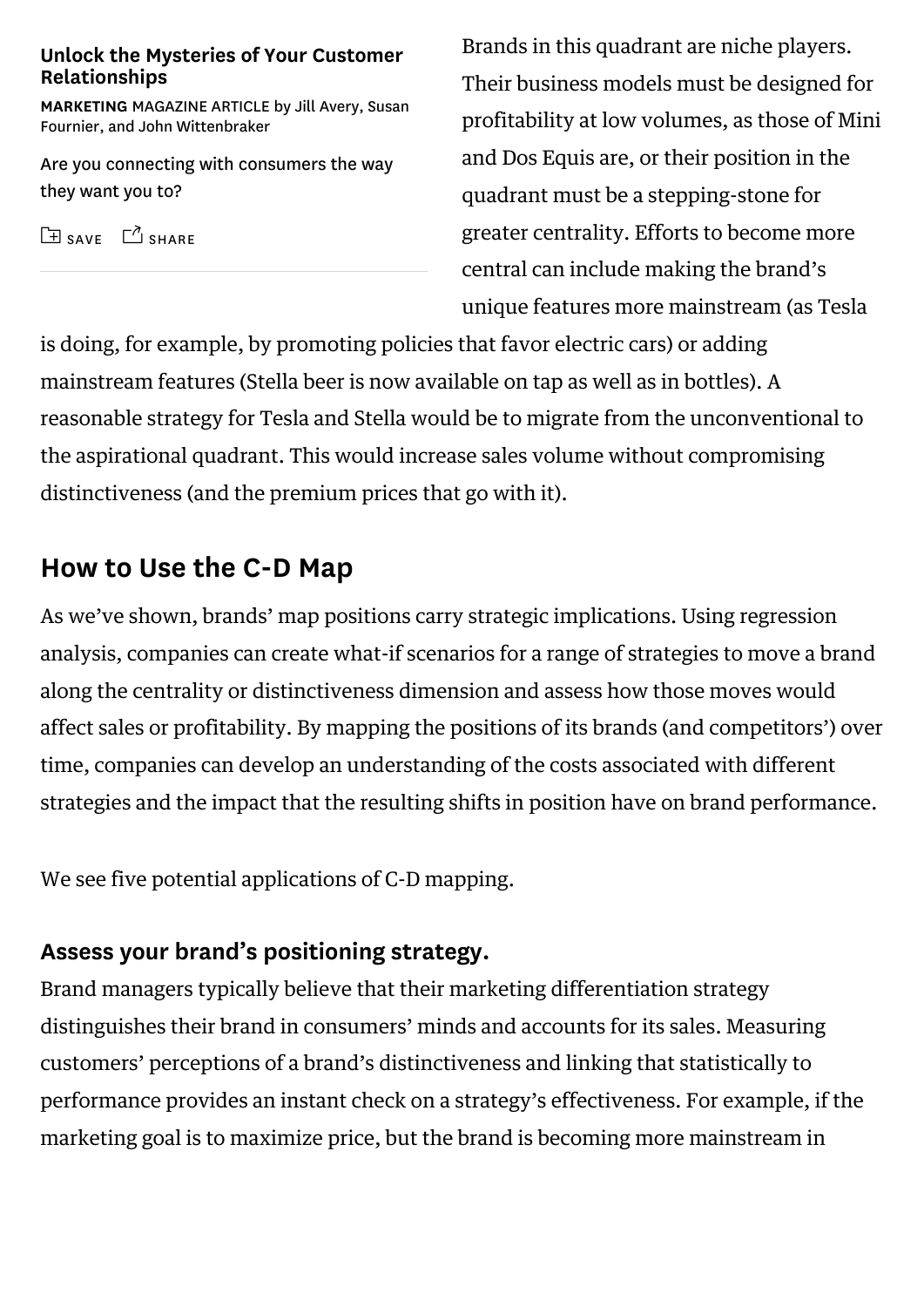consumers' minds, the C-D map will reveal the disconnect between strategy and objective. Companies can then use the tool to assess whether strategy adjustments are having the desired effect on business performance.

#### Track the competition.

Conventional maps usually gauge consumer perceptions about narrow product characteristics. For example, a map may evaluate brands of beer on bitterness and foaminess. However, neighbors on such maps aren't necessarily competitors. Heineken and Old Milwaukee may be equally bitter and foamy, but they don't directly compete.

C-D maps overcome this sort of challenge because they reveal a brand's location relative to others in a way that reflects consumers' mental representations of the category. This helps focus competitive efforts on actual rather than perceived competition. For instance, it may come as a surprise to managers of the Lincoln brand that their brand is closer to Chrysler than to Cadillac in consumers' minds. Similarly, while Dodge and Chevrolet might consider themselves competitors, C-D maps suggest that consumers perceive substantial differences between the two.

# Manage your brand portfolio.

Because C-D maps can be made for any brand in any category, they allow companies to compare brand performance and strategy across categories. Thus a company that sells multiple brands of different product types could use the maps to allocate resources objectively across categories. Suppose the consumer goods conglomerate Unilever wanted to increase sales of two brands that are noncentral in the U.S. market: Tigi in hair care and Degree in deodorants. Using C-D maps, it could estimate the amount of marketing resources to allocate to each brand (after controlling for category size and advertising expenditures) to achieve a given objective—for example, a specific increase in centrality that would yield a specific increase in sales volume. The C-D map not only would help Unilever standardize and provide a rationale for budget allocation across brands but also would allow the company to track how effectively marketing dollars were utilized by the brand teams, by measuring how far the brands moved on the maps.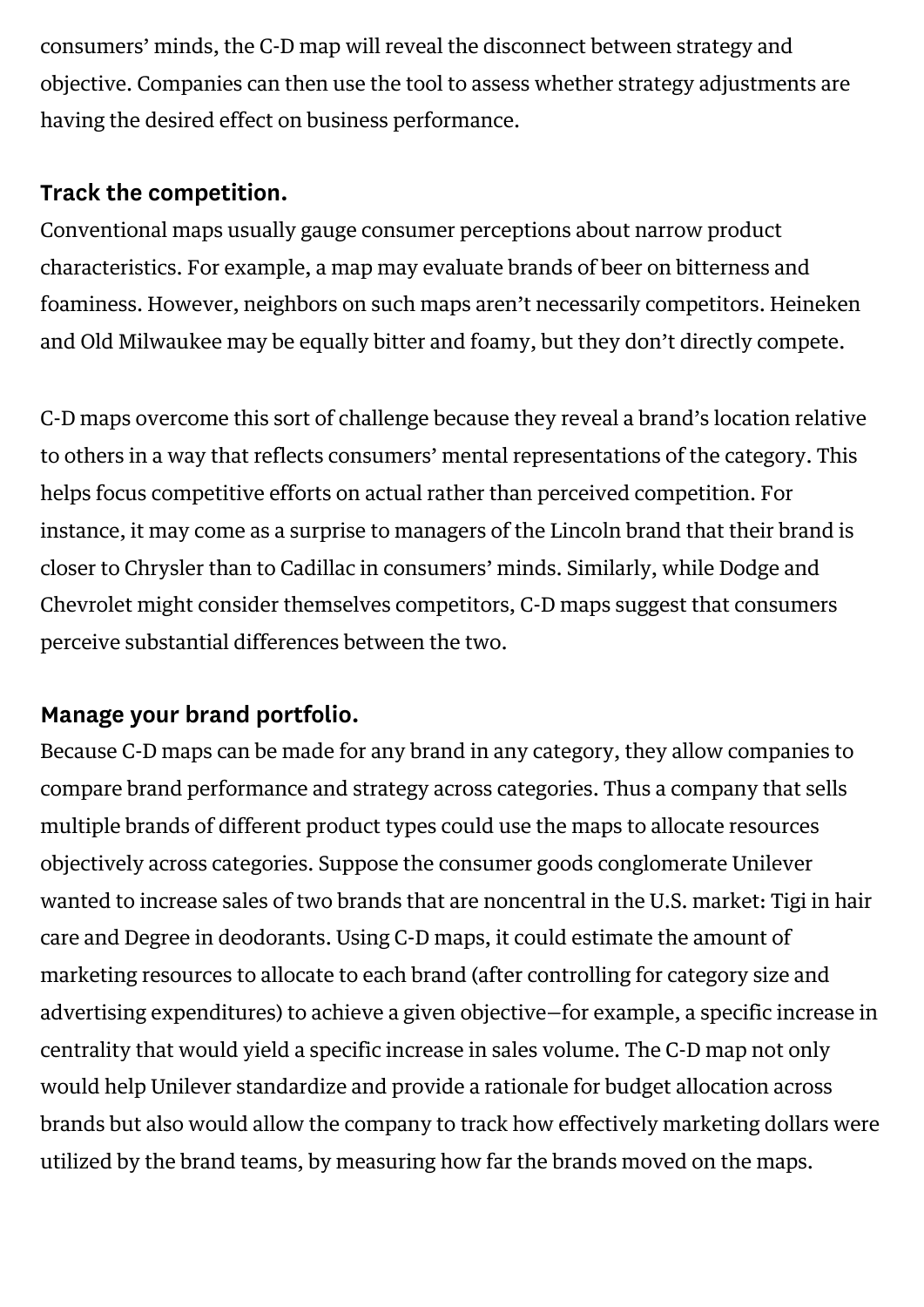#### Manage global brands.

Many companies that attempt to manage global brands in a standardized way find themselves stymied by differences across markets. C-D maps offer a way to visualize differences in consumer perceptions and in performance across markets. Consider Chevrolet and Tide. Both brands are highly central in the United States but score relatively low in centrality and distinctiveness in emerging markets such as India. The ability to gauge these differences is useful on three levels. First, it helps a firm set realistic performance goals for a global brand across geographical markets. Second, it helps explain differences in cross-border performance. And finally, it helps global managers make decisions about brand standardization versus localization.

#### Track and analyze results.

Managers often struggle to quantify the impact of their marketing efforts on consumers' perceptions. The two dimensions that C-D maps track—centrality and distinctiveness—are shared by all brands and remain relevant over time. By repeatedly charting the position changes that result from marketing initiatives, marketers should be able to gauge how their (and their competitors') actions affect consumer perceptions.

For example, companies should tie pricing disruptions (such as E-Trade's slashing of brokerage fees) or focused advertising campaigns (Apple's "I'm a Mac…I'm a PC" campaign) to movements of brands on the C-D map to yield insights about what drives consumer perceptions—and brand performance. The more frequent the mapping, particularly in categories that have a lot of innovation and market churn, the clearer the resulting picture.

Which quadrant a brand occupies on the C-D map reflects the firm's strategy, capabilities, and the nature of the market, but that position isn't set in stone. Companies may, for good reason, shift a brand's location—to exploit less crowded territory, for example, or grow sales. Unconventional brands may seek to become more central in consumers' minds to gain market share, as Tesla is doing. Peripheral brands may also see opportunities in becoming more mainstream, as Kia has.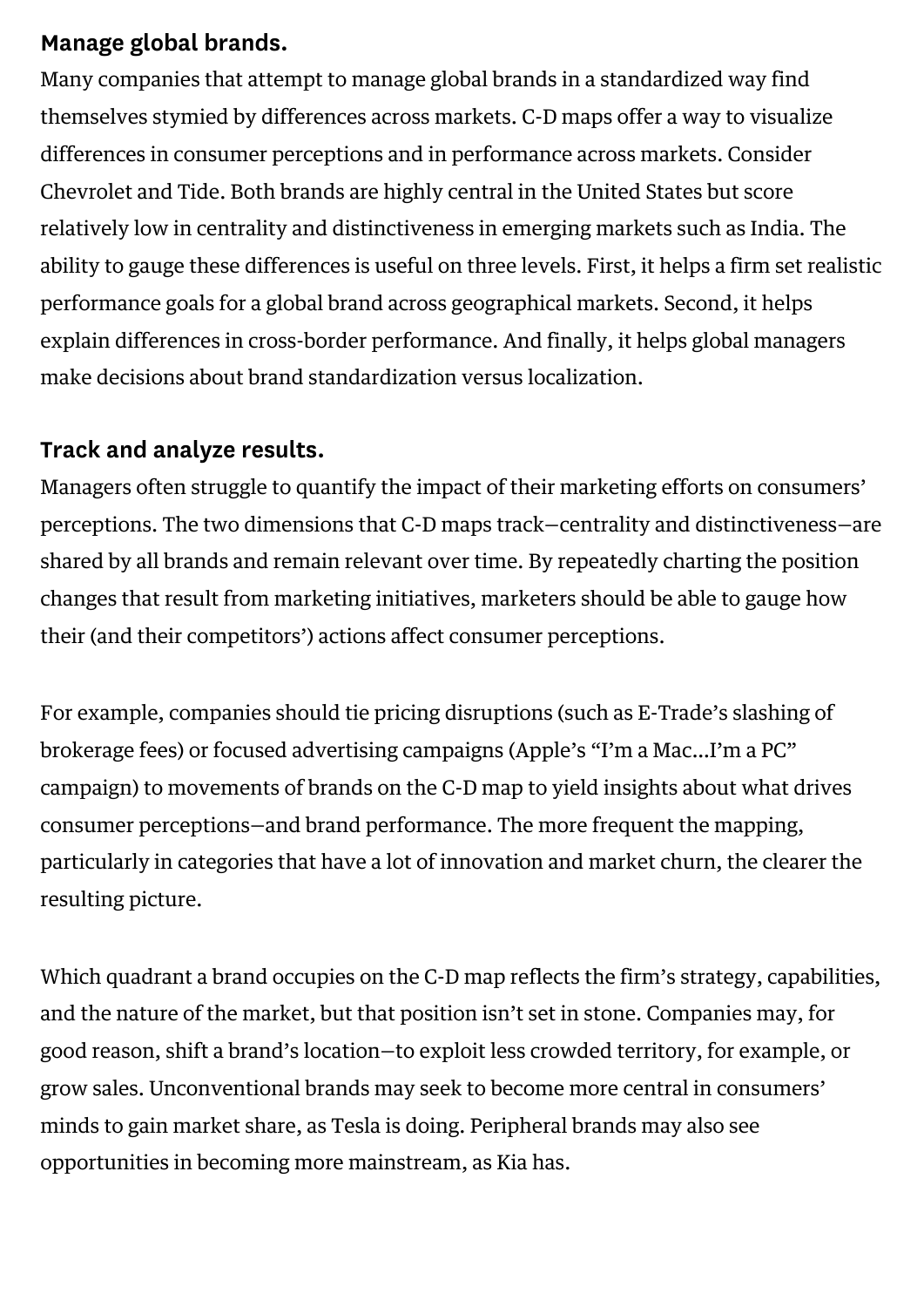By allowing a firm to evaluate a brand's strategic position, assess the risks and rewards of shifting it, and monitor progress along the way, C-D maps can help ensure that the investment pays off.

A version of this article appeared in the [June 2015](https://hbr.org/archive-toc/BR1506) issue (pp.90–97) of Harvard Business Review.

[Niraj Dawar](https://hbr.org/search?term=niraj+dawar) [is a professor of marketing at the Ivey Business School, Canada. He is the author of TILT:](https://youtu.be/ZFaoIvDh03M) Shifting your Strategy from Products to Customers (Harvard Business Review Press, 2013).



Charan K. Bagga is a visiting assistant professor at Tulane University's Freeman School of Business.

#### This article is about [MARKETING](https://hbr.org/topic/marketing)

[FOLLOW THIS TOPIC](https://hbr.org/2015/06/a-better-way-to-map-brand-strategy#)

Related Topics: [BRANDING](https://hbr.org/topic/branding) | [PRICING](https://hbr.org/topic/pricing)

# **Comments**

Leave a Comment

POST

15 COMMENTS

DENISE Yohn a year ago